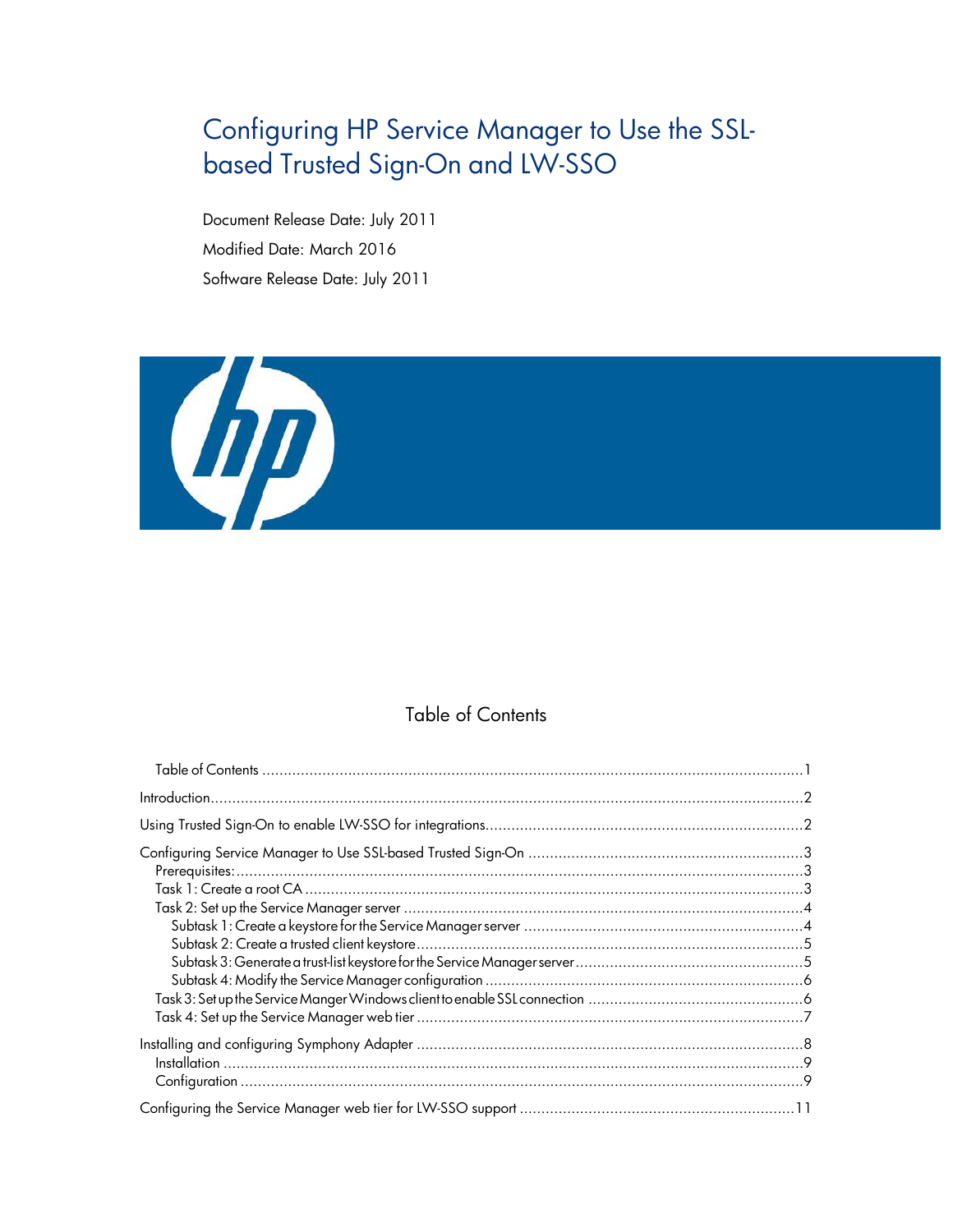# <span id="page-1-0"></span>**Introduction**

In Service Manager earlier than version 9.30, SSL-based Trusted sign-on is required to enable Lightweight Single Sign-On (LW-SSO) for integrations with other HP applications that need to connect to Service Manager via LW-SSO by calling Service Manager web services or launching the Service Manager web UI.

In version 9.30, the Service Manager server provides enhanced LW-SSO support, which no longer requires SSL-based trusted sign-on. This enhancement makes it much easier to enable LW-SSO for integrations with applications like RC, BSM OMi, etc. For information about how to enable LW-SSO for integrations by using the enhanced LW-SSO support, see the Service Manager 9.30 help.

HP recommends that you use the new LW-SSO configuration approach. However, for backward compatibility, Service Manager 9.30 still supports enabling LW-SSO through SSL-based trusted sign-on.

This document describes the configuration steps on the Service Manager 9.30 side to enable LW-SSO for integrations through SSL-based trusted sign-on.

# Using Trusted Sign-On to enable LW-SSO for integrations

The Service Manager server uses a proprietary Single Sign-On (SSO) protocol that is based on mutually-authenticated Secure Sockets Layer (SSL).

When an HP application (for example, HP BSM Operations Manager i) needs to access the Service Manager web tier using LW-SSO, you can configure Service Manager to use SSL-based trusted signon and to support LW-SSO.

When an HP application (for example, HP Release Control) needs to access Service Manager web services using LW-SSO, an extra step is required to install and configure the Symphony Adapter (for web services), which cannot work without SSL.

The following table lists the configuration procedures required in Service Manager for HP applications that need to access Service Manager through the web tier or web services using LW-SSO.

| <b>Example</b><br><b>Application</b>  | <b>Need to access Service</b><br><b>Manager through</b> | <b>Configurations required in</b><br><b>Service Manager</b>                                                                                                                                   |
|---------------------------------------|---------------------------------------------------------|-----------------------------------------------------------------------------------------------------------------------------------------------------------------------------------------------|
| <b>HP BSM Operations</b><br>Manager i | Web tier                                                | Configure Service Manager to use<br>SSL-based trusted sign-on<br>Configure Service Manager for LW-<br>$\bullet$<br>SSO support                                                                |
| <b>HP Release Control</b>             | <b>Web Services</b>                                     | Configure Service Manager to use<br>$\bullet$<br>SSL-based trusted sign-on<br>Install and configure Symphony<br>٠<br>Adapter<br>Configure Service Manager for LW-<br>$\bullet$<br>SSO support |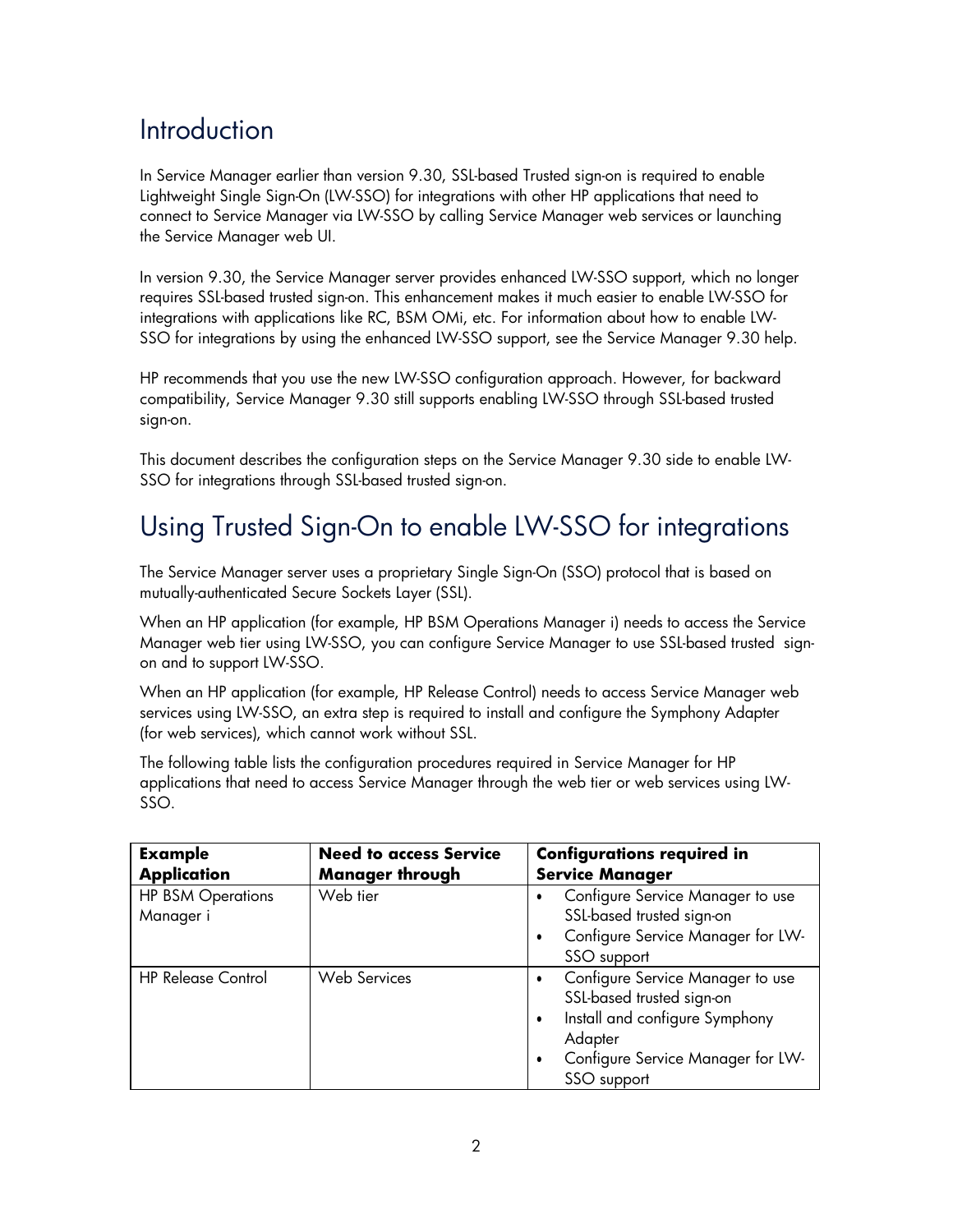# <span id="page-2-0"></span>Configuring Service Manager to Use SSL-based Trusted Sign-On

As an example, the following describes how to create signed server and client certificates using the OpenSSL toolkit as a private certificate authority. This example also uses the keytool utility available with the Sun Microsystems™ standard Java Development Kit (version 1.4 or later).

## Prerequisites:

- You must have the following software installed on a machine (on which you will create signed certificates for the Service Manager server and clients):
	- o OpenSSL: can be downloaded from <http://www.slproweb.com/products/Win32OpenSSL.html>
	- o JDK 1.4 or later: Can be downloaded from <http://www.oracle.com/technetwork/java/javase/downloads/index.html>
- You need to add the bin folders of your JDK and OpenSSL to the PATH environment variable definition of the machine, so that you do not need to change directories to the bin folders before running openssl or keytool commands:
	- o OpenSSL bin folder: <InstallDir>\OpenSSL-Win32\bin
	- o JDK bin folder: <InstallDir>\Java\jdk1.x.x\_xx\bin

### **NOTES**:

- The following procedures will prompt you to enter several passwords multiple times. Using the same password over and over is not best practice in production, however if you are performing the procedures for test purposes, you are recommended to enter the same password at each prompt to avoid any confusion about which password you are being asked for. Also be aware that nothing displays on the screen when you are entering pass phrases.
- Whenever asked to confirm whether to trust the current certificate, type **y** and press ENTER (the default response is no). If you just press ENTER, the certificate will not be trusted and you will have to start over.

## Task 1: Create a root CA

**Note**: The following steps use the JDK bin folder as the working directory, in which you will create the certificates and keystore files. If you wish, you can create your own working directory and run the commands from there.

- 1. Open the operating system's command prompt, and change directory to the JDK bin folder.
- 2. Create the private key for your private certificate authority by running the command:

openssl genrsa -des3 -out cakey.pem 2048

When prompted, enter a pass phrase you want to use to protect your certificate authority's private key file (cakey.pem). For example, CAKeyPassword.You must use the same password phrase each time you sign a certificate request with your private certificate authority. You will be asked to enter this pass phrase later many times again.

3. Export the public key as the self-signed root CA certificate by running the command:

openssl req -new -key cakey.pem -x509 -days 1095 -out mycacert.pem

a. When prompted, enter the pass phrase you selected for cakey.pem.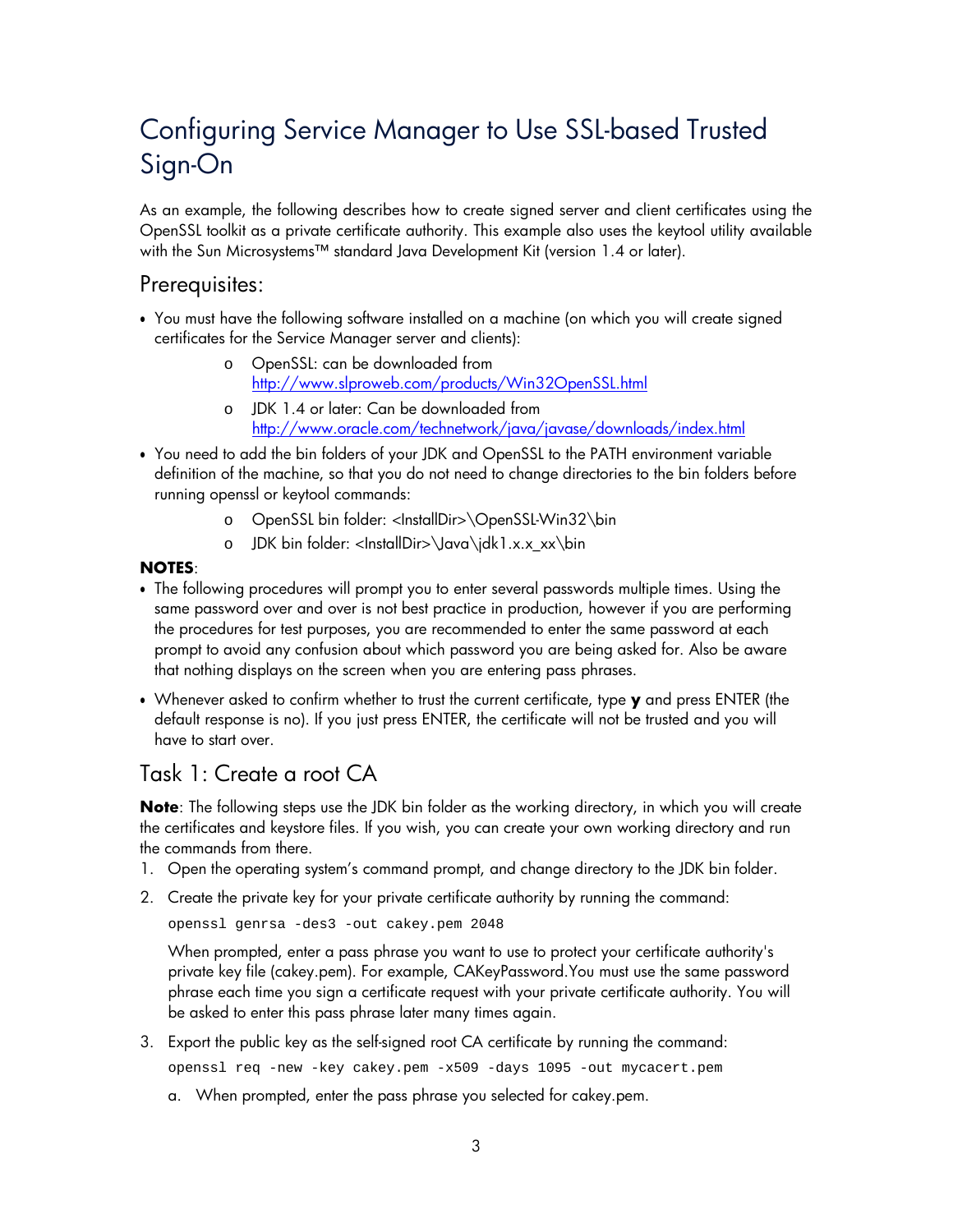- <span id="page-3-0"></span>b. Enter other required information. When asked for a Common Name, enter the fullyqualified domain name of the machine on which you are creating the root CA.
- 4. Import your private certificate authority's certificate into the Java cacerts file that you will publish to the rest of your network. It is very important that the cacerts file in the <JAVA\_HOME>\lib\security folder is updated to include the root CA information.
	- a. Make a backup copy of the cacerts file in the <JAVA\_HOME>\lib\security\ folder, and copy this file to the <JDK\_home>\bin folder.
	- b. Run the following command:

```
keytool -import -keystore ./cacerts -trustcacerts -file mycacert.pem -
storepass changeit
```
When prompted, type: y to trust the root CA's certificate.

The root CA certificate is added to the Java cacerts file.

c. Copy the updated Java cacerts file to the <JAVA\_HOME>\lib\security\ folder.

### Task 2: Set up the Service Manager server

**Note**: Change directory to the <JDK\_home>\bin folder before proceeding.

#### Subtask 1: Create a keystore for the Service Manager server

1. Generate a private/public key pair by running the command:

keytool -genkey -alias myserver -keystore servercert.keystore

NOTE: If you would like SHA2-based certificates, run the below command:

```
keytool -genkeypair -alias myserver –sigalg SHA256withRSA -
keystore servercert.keystore
```
For detailed information on the Java *keytool* command please see the official documentation:

<https://docs.oracle.com/javase/8/docs/technotes/tools/unix/keytool.html>

- a. Enter a password for the server keystore (<Service Manager server keystore password>). Write down this password, which will be added to the sm.ini file later.
- b. When prompted to enter your first and last name, enter the fully-qualified domain name (computer.domain.com) of the Service Manager server host.
- c. Enter other identification information.
- d. When prompted for a key password for <smserver>, press ENTER to use the same password as the server keystore password.

**Note**: Do not use the same password as your root CA key password.

2. Generate a request file by running the command:

keytool -certreq -alias myserver -keystore servercert.keystore -file smserver\_certrequest.crs

Enter the password you selected for the server keystore in step 1 of this subtask.

3. Self-sign the request by running the command:

openssl x509 -req -days 365 -in smserver\_certrequest.crs -CA mycacert.pem -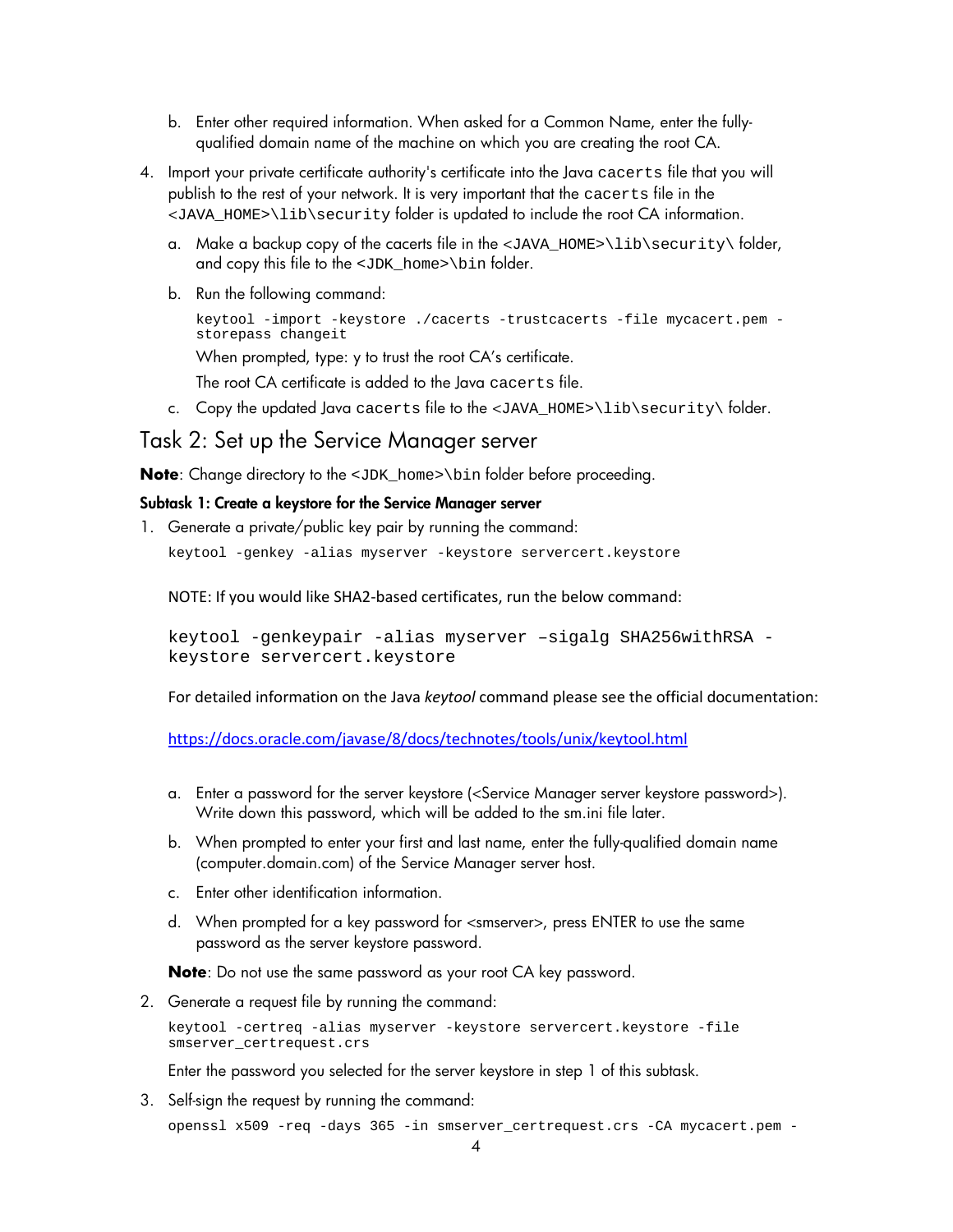CAkey cakey.pem -CAcreateserial -out smserver\_cert.pem

If everything goes well, a message ''Signature ok'' displays. When prompted, enter the pass phrase for the root CA's private key.

4. Import the signed certificate into the server keystore by running the command:

keytool -import -trustcacerts -alias myserver keystore ./servercert.keystore -file smserver\_cert.pem

Enter the password you selected for the server keystore in step 1 of this subtask.

The signed certificate is installed in the server keystore.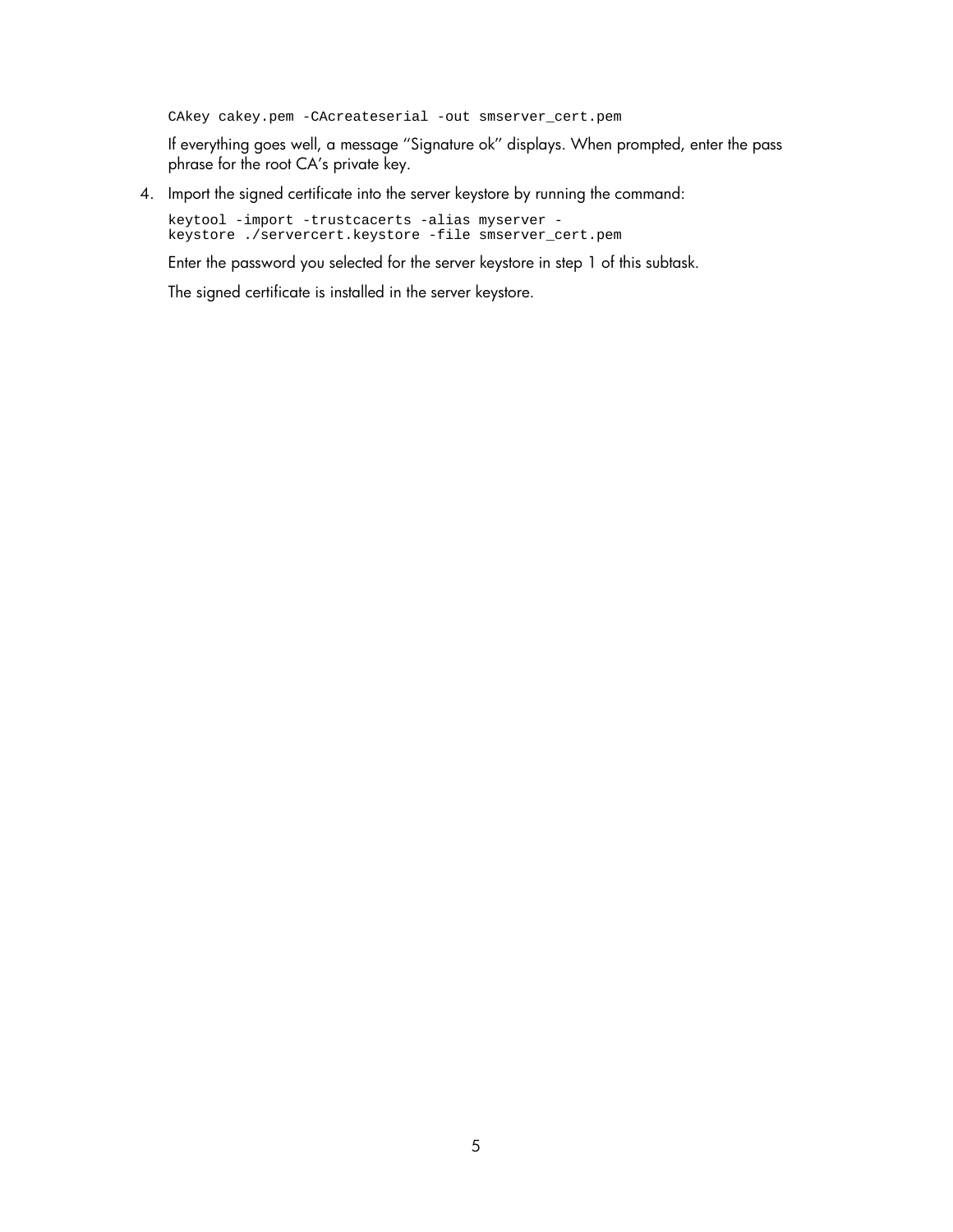#### <span id="page-5-0"></span>Subtask 2: Create a trusted client keystore

This task will create a client keystore that contain the signed certificates of your Service Manager server's trusted clients. You need to repeat this task for each trusted client, including the web tier host and Windows client hosts.

*Best Practice recommendation*: When you configure the web tier, type the word *web* in front of the keystore, certificate request and certificate name. For Windows client certificates, enter the name of the machine in front of all names to make them unique and easier to distinguish.

1. Generate a private/public key pair for your client by running the command:

keytool -genkey -alias client -keystore clientcerts.keystore

NOTE: If you would like SHA2-based certificates, run the below command:

keytool -genkey -alias client –sigalg SHA256withRSA -keystore clientcerts.keystore

For detailed information on the Java *keytool* command please see the official documentation:

<https://docs.oracle.com/javase/8/docs/technotes/tools/unix/keytool.html>

- a. Enter a password for the client keystore.
- b. When prompted to enter your first and last name, always enter the fully-qualified domain name (computer.domain.com) of the web tier or Windows client host.
- c. When asked for a password for the client private key (<client>), press ENTER to use the same password as the client keystore password.
- 2. Generate a request file:

keytool -certreq -alias client -keystore clientcerts.keystore file client\_certrequest.crs

When prompted, enter the client keystore password.

3. Self-sign the request:

openssl x509 -req -days 365 -in client\_certrequest.crs -CA mycacert.pem - CAkey cakey.pem -CAcreateserial -out client\_cert.pem

If everything goes well, a message ''Signature ok'' displays.

When prompted, enter the pass phrase of the root CA's private key.

4. Import the signed certificate into the client keystore:

```
keytool -import -trustcacerts -alias client -keystore ./clientcerts.keystore
-file client_cert.pem
```
When prompted, enter the client keystore password.

A message displays: ''Certificate reply was installed in keystore''.

#### Subtask 3: Generate a trust-list keystore for the Service Manager server

This task applies for both the Windows and web clients. You need to import all client certificates to a JKS list of trusted clients.

**Note**: Repeat this task for each trusted client certificate.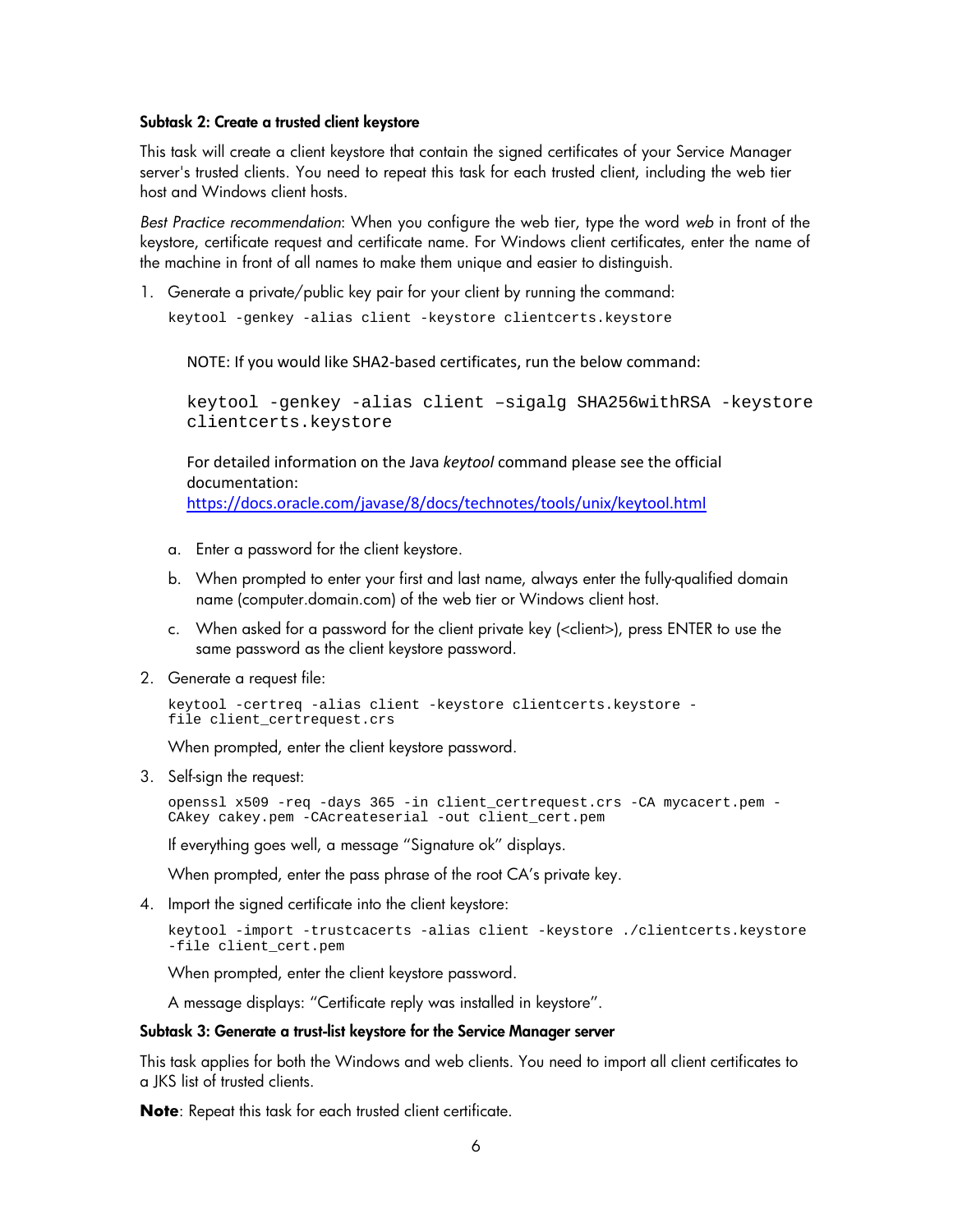1. Import the client certificate you created in subtask 2 into a jks file:

keytool -import -alias client1 -file client\_cert.pem -keystore trustedclients.keystore

- 2. When prompted, enter a password for the trusted keystore (<trusted client keystore password>. **NOTE**: Write down this password, which will be added to the sm.ini file later.
- 3. When asked, type y to confirm that you want to trust the certificate.

A message displays: ''Certificate was added to keystore''.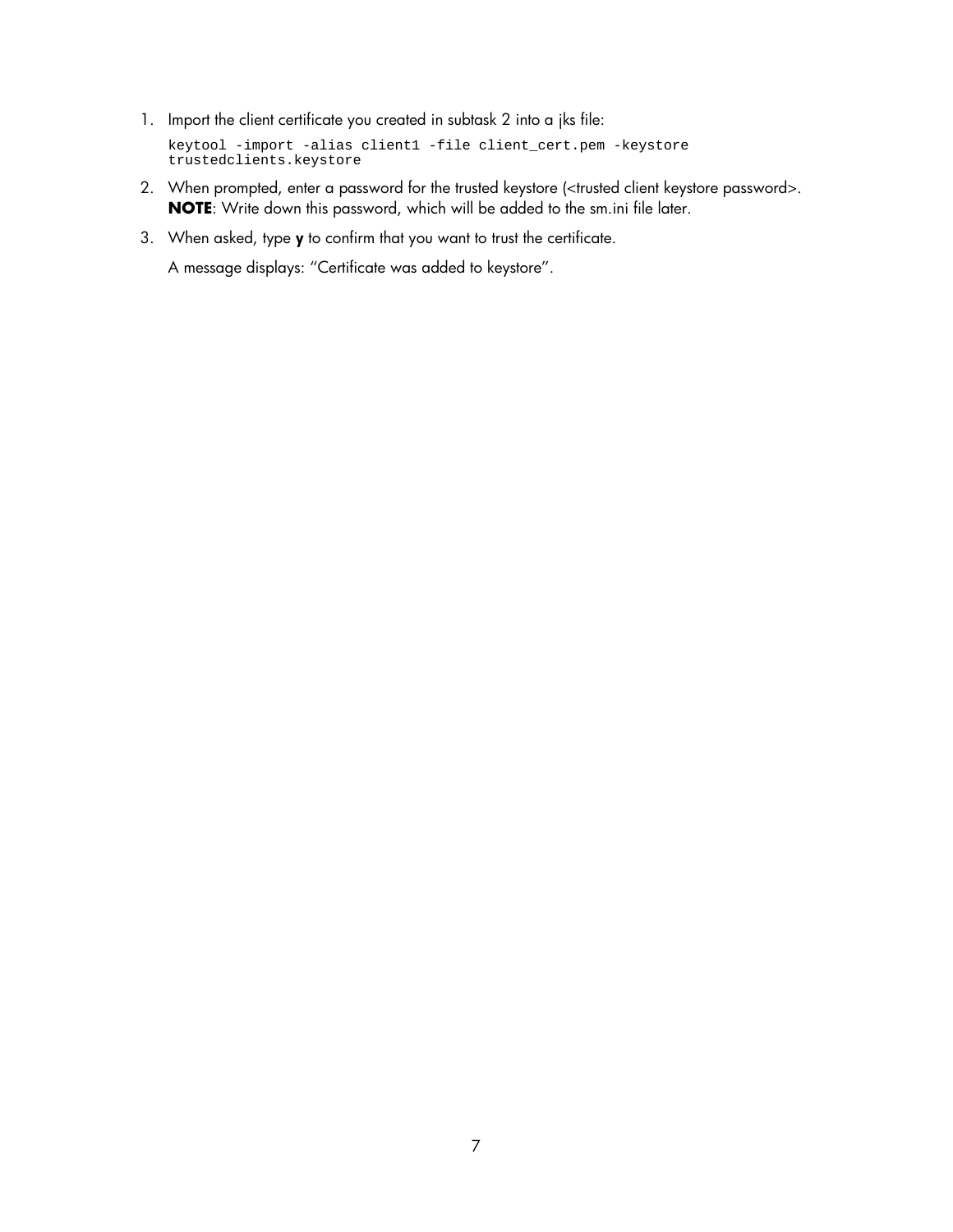#### <span id="page-7-0"></span>Subtask 4: Modify the Service Manager configuration

- 1. Go to the <JDK\_home>\bin folder, and copy the generated files cacerts, servercert.keystore, and trustedclients.keystore into the <Service Manager installation path>\Server\RUN\ folder.
- 2. In the sm.ini file, set the sslConnector parameter to 1 if it is 0.
- 3. Add the following entries to the sm.ini file:

```
keystoreFile:servercert.keystore
keystorePass:<Service Manager server keystore password> 
ssl:1
ssl_reqClientAuth:2 
ssl_trustedClientsJKS:trustedclients.keystore 
ssl_trustedClientsPwd:<trusted client keystore password> 
trustedsignon:1
truststoreFile:cacerts 
truststorePass:changeit
```
4. Restart the Service Manager server.

## Task 3: Set up the Service Manger Windows client to enable SSL connection

After SSL-based trusted sign-on is enabled for the Service Manager server, you can enable an SSL connection for each Windows client so that Windows client users can connect to the server.

**Note**: To enable Windows client users to use trusted sign-on, you must first create an operator record for each Windows client user you want to log on to Service Manager. The operator's login name should match the NT account user name, but does not need a password.

1. Go to the <JDK\_home>\bin folder, copy the CA keystore file cacerts and client keystore file clientcerts.keystore to the default certificate path of the client:

<Windows client installation path>\plugins\com.hp.ov.sm.client.common\_x.xx.

- 2. Start the Service Manager Windows client.
- 3. Set the Windows client security preferences.
	- a From the menu bar, select **Window** > **Preferences…** to open the Preferences dialog.
	- b Expand the HP Service Manager node in the menu tree, and select Security to open the client security dialog.
	- c In the CA certificates file field, browse to the ca.keystore file: <Windows client installation path>\plugins\com.hp.ov.sm.client.common\_x.xx\cacerts
	- d In the **Client keystore file** field, browse to the client.keystore file: <Windows client installation path>\plugins\com.hp.ov.sm.client.common\_x.xx\clientcerts.keystore.
	- e In the **Client keystore password** field, enter the password you specified for the Windows client's keystore file.
- 4. Update the server connections.
	- a Go to File > Connect > Connections, and select a connection to the Service Manager server.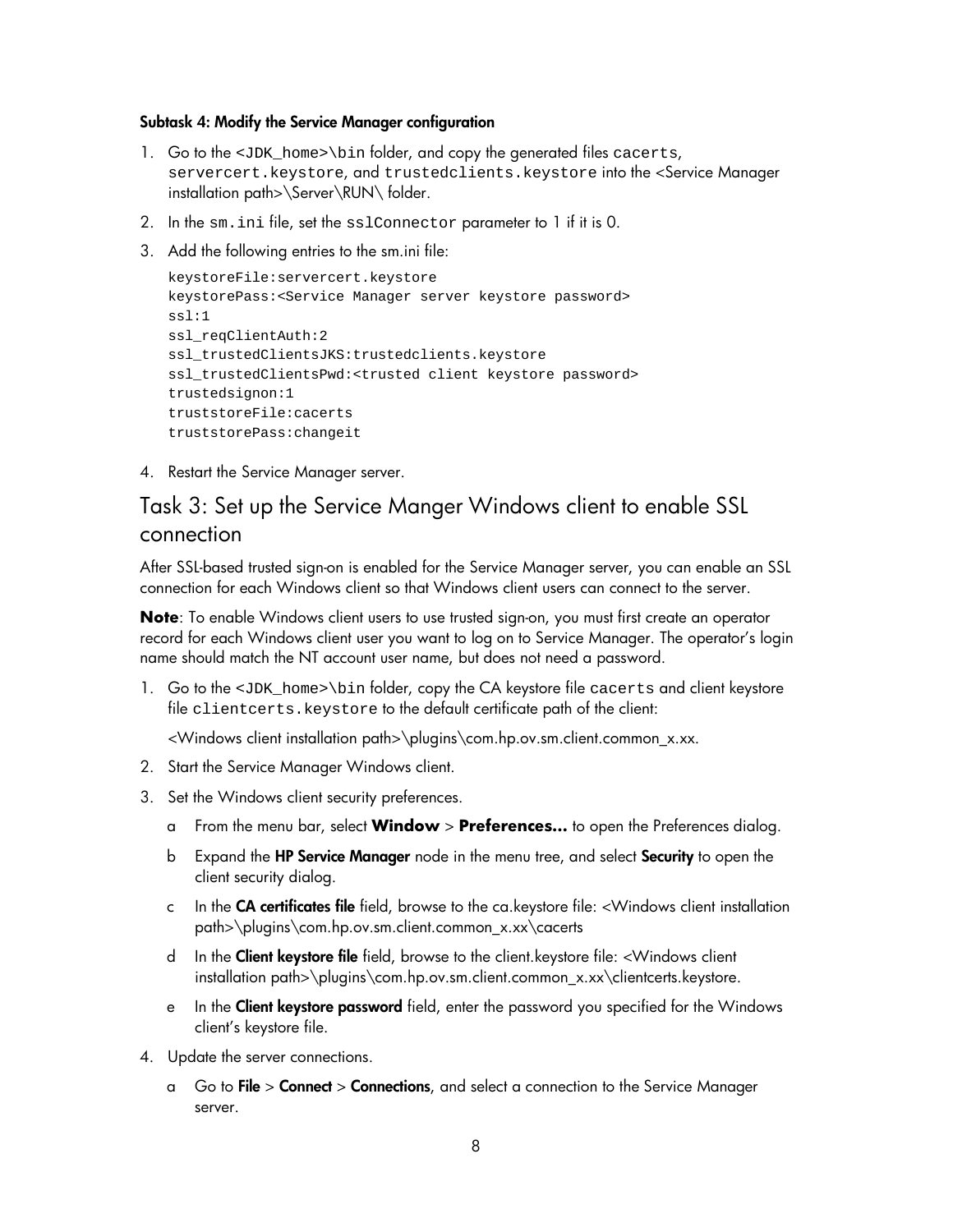- <span id="page-8-0"></span>b On the Connection tab, make sure that the **Server host name** field value is the FQDN of the Service Manager server host. This should be the same as mentioned while creating the server keystore in Task 2.
- c On the Advanced tab, select Use SSL Encryption.
- d Click Apply.
- 5. Restart the Windows client for the new security configuration to take effect.
- 6. Log on to the Windows client with your NT account user name, without using trusted sign-on.

If the log on is successful, it confirms that SSL is set up correctly.

7. Log on to the Windows client using trusted sign-on.

Service Manager should automatically log you on with your NT account user name.

### Task 4: Set up the Service Manager web tier

This task is to configure the web tier to connect to the Service Manager server using the Service Manager trusted sign-on protocol.

The following steps assume that your Service Manager web tier is deployed on Tomcat.

- 1. Stop the web application server running the Service Manager web tier.
- 2. Go to the <JDK\_home>\bin folder, copy the CA keystore file cacerts and web tier client keystore file clientcerts.keystore to the webapps\<Service Manager web tier>\WEB-INF folder of the Tomcat installation.
- 3. Edit <Tomcat>\webapps\<Service Manager web tier>\WEB-INF\web.xml.
	- a Configure the Service Manager web tier to use the client certificate you have just created.

You have to specify three parameters as shown below:

- the location of the CA keystore file created previously
- the location of the web tier client keystore just created
- the password for the web tier client keystore

```
<!-- Specify the CA certificate store to use in encrypted communication -
\rightarrow<init-param>
<!-- If this value is empty, the JDK's default 
jre/lib/security/cacerts file is used -->
<!-- If this is a relative path, it will be relative to the web 
application's deploy directory but still needs a leading slash -->
  <param-name>cacerts</param-name>
  <param-value>/WEB-INF/cacerts</param-value>
</init-param>
```
<!-- Specify the client's private keystore to use in encrypted communication. This is necessary for client authentication when using single sign-on, but not for a standard SSL connection. --> <!-- If this is a relative path, it will be relative to the web application's deploy directory but still needs a leading slash --> <init-param>

<param-name>keystore</param-name> <param-value>**/WEB-INF/clientcerts.keystore**</param-value>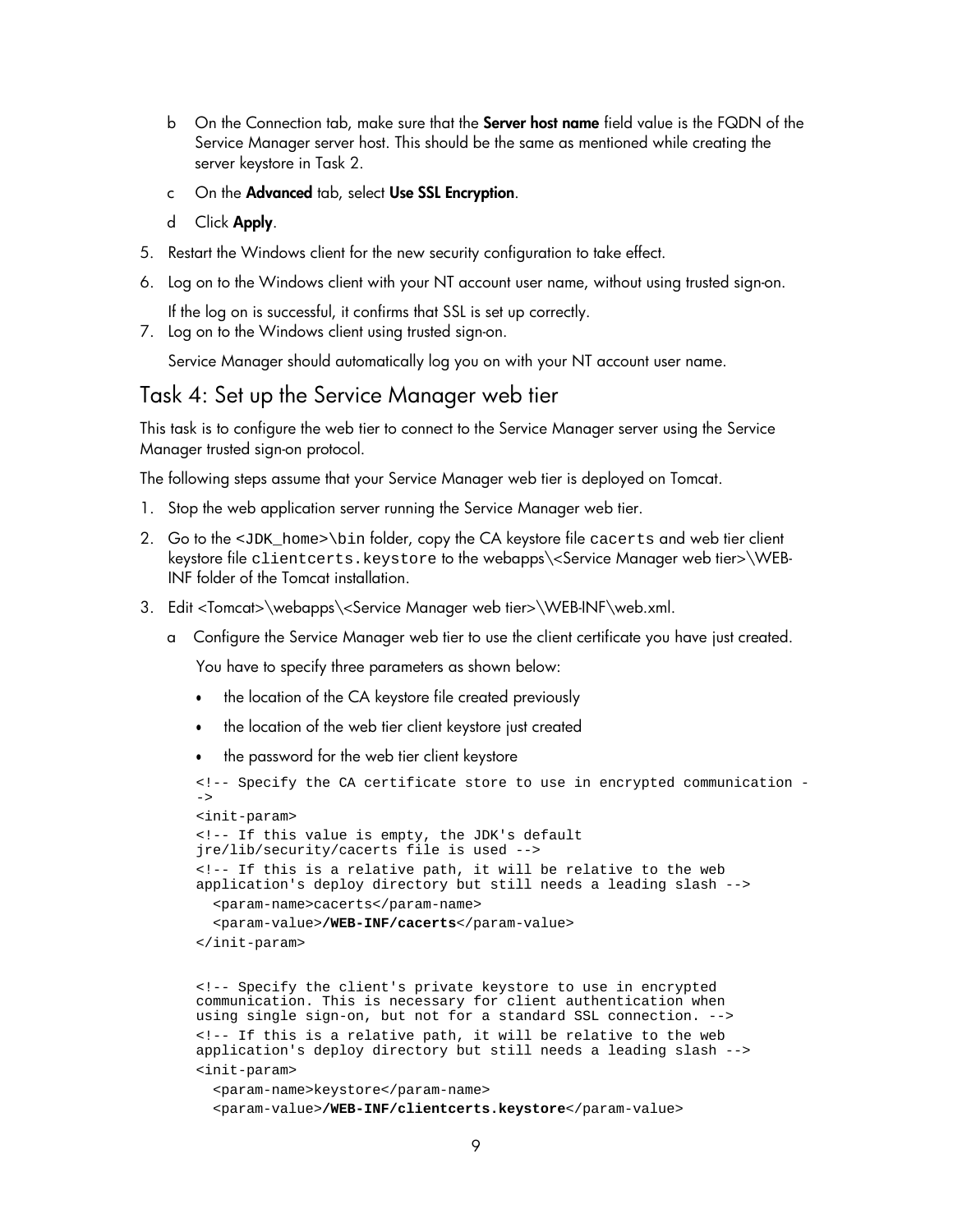<span id="page-9-0"></span></init-param>

```
<!-- Specify the password for the client's private keystore -->
<init-param>
 <param-name>keystorePassword</param-name>
 <param-value><client keystore password></param-value>
</init-param>
```
b Make sure the server FQDN name is placed instead of 'localhost'.

```
<!-- Specify the HP Service Manager server host and port location -->
<init-param>
```

```
<param-name>serverHost</param-name>
```

```
<param-value><Service Manager server host name (FQDN)></param-value>
</init-param>
```
c Make sure ssl is set to true.

```
<!-- Control the encryption of network communication between 
the application server and the HP Service Manager server -->
```

```
<init-param>
  <param-name>ssl</param-name>
  <param-value>true</param-value>
```
</init-param>

d For using trusted sign on, set the value of the isCustomAuthenticationUsed parameter to false, in order for Service Manager to send the current user name in the HTTP header. If set to false without trusted sign-on, web client users will not be able to log in to the system.

```
<context-param>
  <param-name>isCustomAuthenticationUsed</param-name>
  <param-value>false</param-value>
</context-param>
```
e Enable drill from BAC to Service Manager.

Set the following in case an error message (cracking attempt) comes up while drilling to Service Manager from the EMS monitor.

```
<init-param>
    <param-name>querySecurity</param-name>
    <param-value>false</param-value>
</init-param>
```
4. Restart Tomcat.

When the configuration is complete and the Tomcat container has been restarted, the Service Manager web tier is enabled to use trusted sign-on when communicating with the Service Manager server.

**Note**: If you start a web browser from your desktop and start the web client, it will still display the log-in panel.

# Installing and configuring Symphony Adapter

This section describes installation and configuration of the latest version of Symphony Adapter for Service Manager.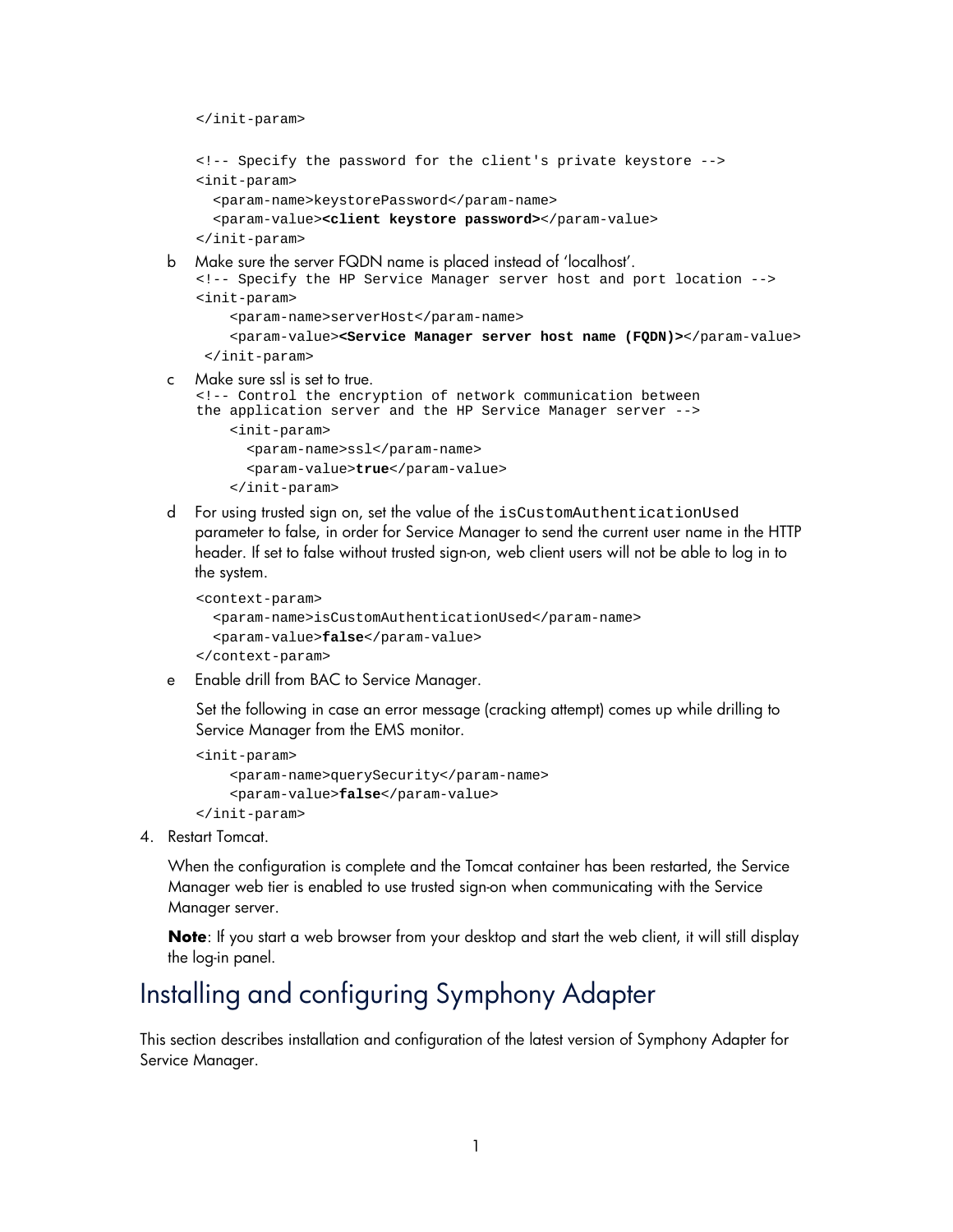<span id="page-10-0"></span>Symphony Adapter resides between another HP application and Service Manager to convert LW-SSO to Service Manager Trusted Sign-on SSO protocol.

### **IMPORTANT**:

- If you are setting up your environment for an application to access the Service Manager Web Services using LW-SSO, you must install and configure Symphony Adapter.
- If you are setting up your environment for an application to access the Service Manager Web tier using LW-SSO, you do NOT need to install and configure Symphony Adapter. Symphony Adapter is bypassed in this case.

## **Installation**

The adapter is provided as a .war file, intended to be deployed in a suitable web container. It is recommended that the SymphonyAdapter.war file be deployed in the same Tomcat container in which the Service Manager Web tier has been deployed. This allows the web tier and Symphony Adapter to share the same client certificate.

**NOTE**: Before proceeding to the following steps, make sure that the Service Manager Windows and Web clients are still working properly following the configuration steps described above.

- 1. Copy and unzip the latest adapter file SymphonyAdapter.zip from the Service Manager DVD to a local drive on your Service Manager web tier host.
- 2. Deploy the SymphonyAdapter file in the Tomcat container, by copying and pasting the SymphonyAdapter.war file into the Tomcat webapps directory.

## **Configuration**

1. Copy the CA keystore file ''cacerts'' and web client keystore file ''clientcerts.keystore'' you created into the <symphonyadapter>\WEB-INF\classes folder of the SymphonyAdapter webapp.

| 2. Edit the SymphonyAdapter.properties file to correct the settings for your installation as |
|----------------------------------------------------------------------------------------------|
| described in the following table.                                                            |

| <b>Setting</b>                         | <b>Description</b>                                                                                                                                                    |
|----------------------------------------|-----------------------------------------------------------------------------------------------------------------------------------------------------------------------|
| servicecenter.ws.targetLocation<br>URL | This property setting can be left alone if the Service Manager<br>server is running on the same host. Otherwise, edit the<br>hostname. Leave the port and path alone. |
|                                        | For example: servicecenter.ws.targetLocationURL=<br>https:// <service host="" manager="" name<br="" server="">(FQDN)&gt;:13443/sc62server/ws</service>                |
| servicecenter.webtier.URL              | Update this property to make the hostname and port correct for<br>the current Tomcat container.                                                                       |
|                                        | <b>NOTE:</b> Do NOT Specify LOCALHOST. You must provide the full<br>host name.                                                                                        |
|                                        | For example: http:// <service host="" manager="" name<br="" tier="" web="">(FQDN)&gt;:8080/sm930/index.do</service>                                                   |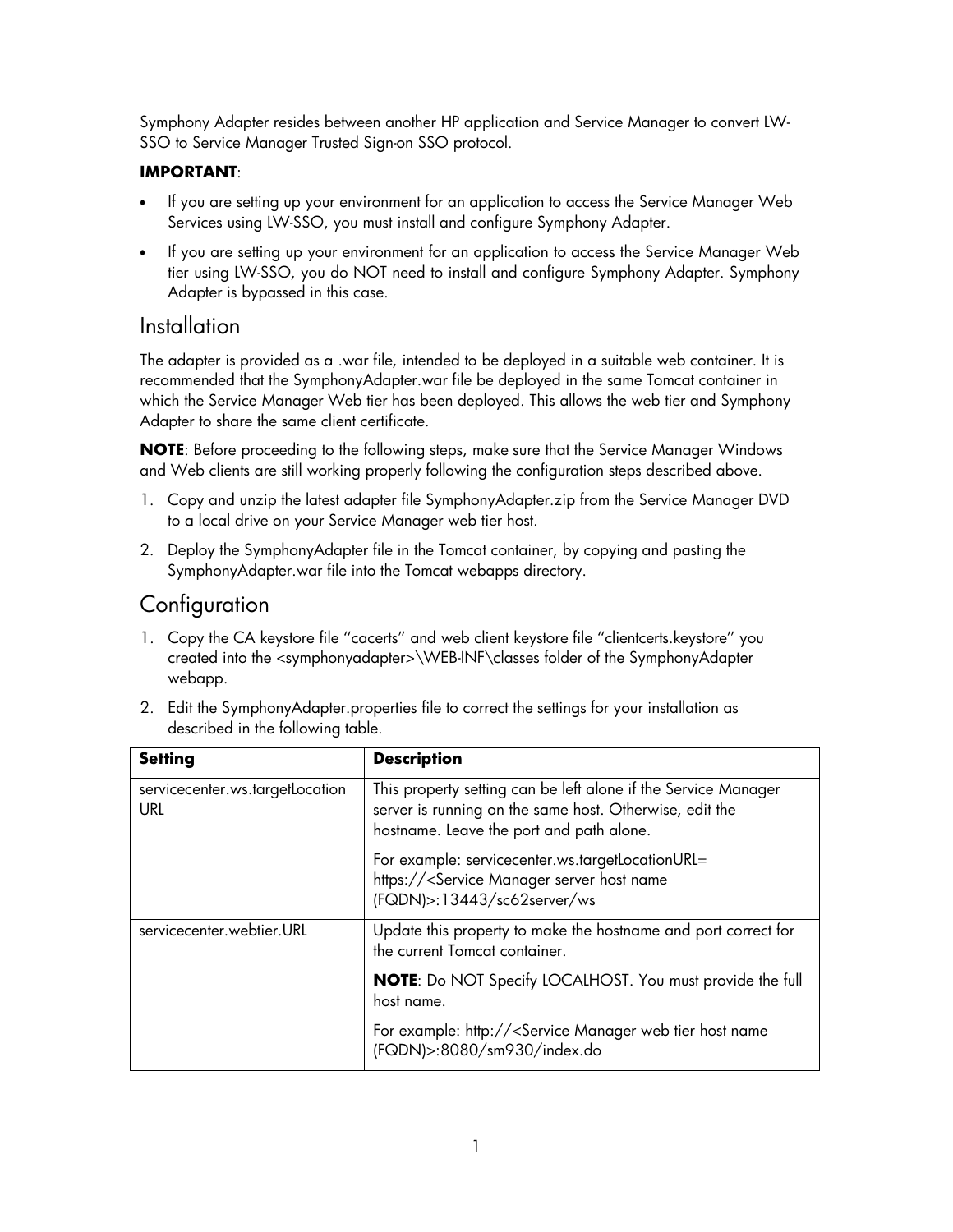| clientcerts.keystore          | Update this parameter to point to the Symphony Adapter client<br>keystore you created.                                                              |
|-------------------------------|-----------------------------------------------------------------------------------------------------------------------------------------------------|
|                               | <b>NOTE:</b> For this parameter, you must use a full path name<br>starting from C: and using double slashes, for example:                           |
|                               | C:\\Program Files\\Apache Software Foundation\\Tomcat<br>5.5.23\\webapps\\SymphonyAdapter\\WEB-INF\\classes\\<br>clientcerts.keystore               |
|                               | <b>NOTE:</b> Do not put any newline characters in the path. The<br>example above is just wrapped in this document due to the<br>length of the line. |
| clientcerts.keystore.password | Specify the correct pass-phrase for the client keystore specified<br>above.                                                                         |
|                               | For example: !qaz2wsx3edc                                                                                                                           |
| truststore                    | Specify the full path to the CA keystore file you created.                                                                                          |
|                               | For example: C:\\Program Files\\Apache Software<br>Foundation\\Tomcat<br>5.5.23\\webapps\\SymphonyAdapter\\WEB-INF\\classes\\<br>cacerts            |
| truststore.password           | Specify the pass-phrase for the cacerts file: changeit.                                                                                             |
| debug_ssl                     | Keep the default (false).                                                                                                                           |

- 3. Copy and rename the file lwssofmconf.xml.sample (under <symphonyadapter>\WEB-INF\classes) to lwssofmconf.xml.
- 4. Edit the parameter values in bold in lwssofmconf.xml as shown below.

```
<lwsso-config
  xmlns="http://www.hp.com/astsecurity/idmenablmentfw/lwsso/1.0">
  <webui enabled="true">
       <web-lwsso>
         <lwsso startLWSSO="enabled">
            <domain><Domain name of the Symphony Adapter server 
host></domain>
            <crypto cipherType="symmetricBlockCipher" 
              engineName="AES" paddingModeName="CBC" keySize="256"
              encodingMode="Base64Url" initString="This is a shared secret 
passphrase"></crypto>
            <expirationPeriod>50</expirationPeriod>
         </lwsso>
         <protectedDomains>
            <url><Domain name of the Symphony Adapter server host></url>
            <url><Domain name of another application (for example, 
Release Control)'s server host></url>
          </protectedDomains>
```

```
<roleSecurityFrameworkIntegration
```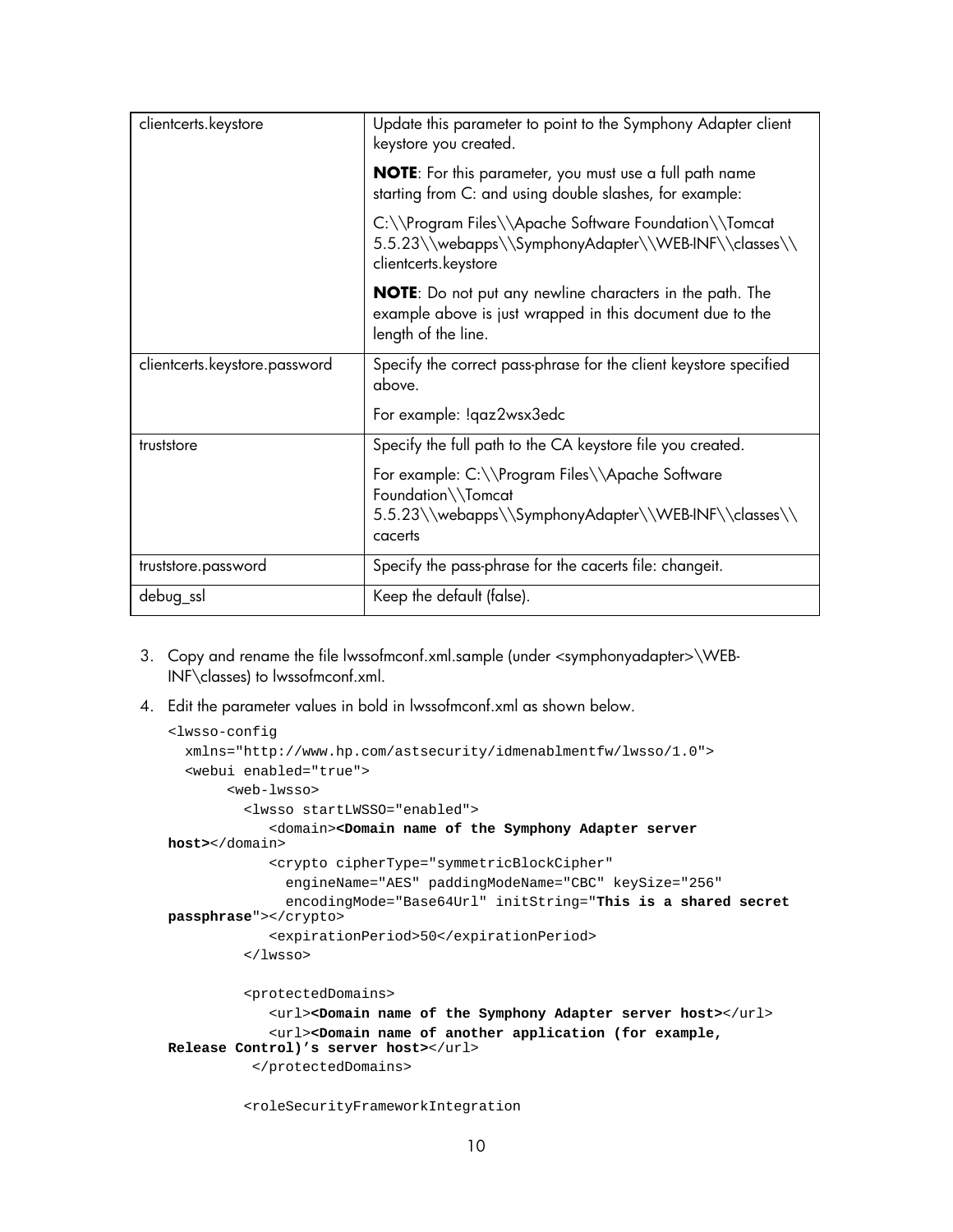```
rolePrefix="ROLE_" 
           fromLWSSOToSecurityFramework="both" 
           fromSecurityFrameworkToLWSSO="enabled" 
           caseConversion="upperCase"/>
         <groupSecurityFrameworkIntegration 
           fromLWSSOToSecurityFramework="both" 
           fromSecurityFrameworkToLWSSO="enabled" 
           caseConversion="upperCase"/>
        </web-lwsso>
  </webui>
</lwsso-config>
```
5. Restart Tomcat.

# Configuring the Service Manager web tier for LW-SSO support

To configure the Service Manager web tier for LW-SSO support, you must first configure the Service Manager web client for trusted sign-on and SSL support with the Service Manager server. This involves generating and deploying certificates and modifying the sm.ini file on the Service Manager server and web.xml on the web client.

To configure the Service Manager web tier for LW-SSO support:

1. Uncomment the following filter elements in the web tier's web.xml file to enable LW-SSO as shown below.

```
<!-- LWSSO filter for integrations using HP lightweight single sign-on 
       PLEASE NOTE: Uncomment this filter and the associated filter-
       mapping,
and see application-context.xml for additional configuration needed for LWSSO.
-->
<filter>
    <filter-name>LWSSO</filter-name>
    <filter-class>com.hp.sw.bto.ast.security.lwsso.LWSSOFilter</filter-class>
</filter>
<!-- LWSSO filter-mapping, please read description for LWSSO filter above 
before uncommenting this. -->
  <filter-mapping>
    <filter-name>LWSSO</filter-name>
    <url-pattern>/*</url-pattern>
  </filter-mapping>
```
2. Locate the isCustomAuthenticationUsed context-param element in the web tier web.xml. Make sure the param-value element is set to false. It should look like the following:

```
<context-param>
     <param-name>isCustomAuthenticationUsed</param-name>
     <param-value>false</param-value>
 </context-param>
```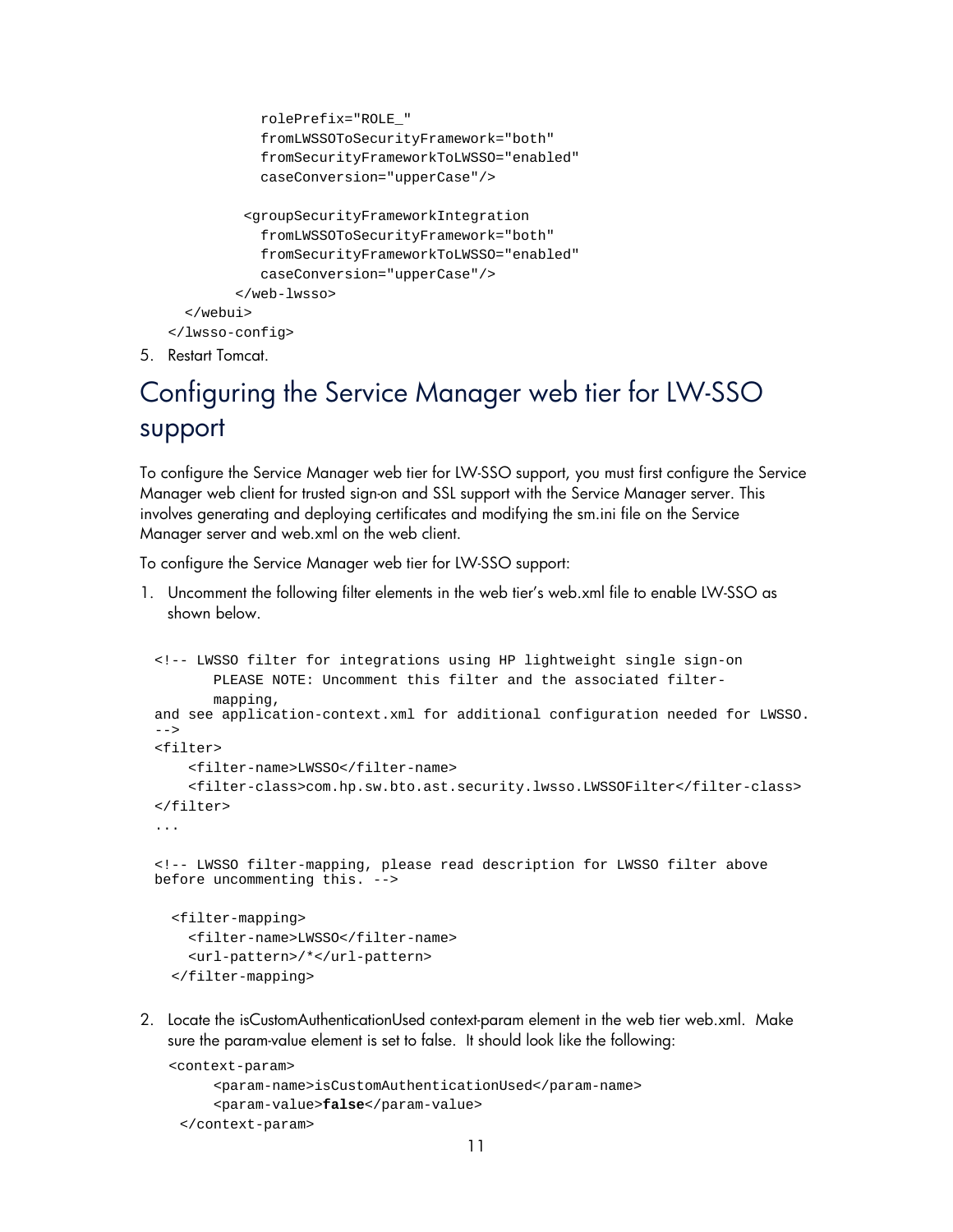- 3. Modify the application-context.xml file located in the WEB-INF\classes folder of the Service Manager web tier deployment.
	- a. Locate the filterChainProxy bean element. Add the lwSsoFilter to the value element.

```
<bean id="filterChainProxy" 
class="org.acegisecurity.util.FilterChainProxy">
    <property name="filterInvocationDefinitionSource">
      <value> 
        CONVERT_URL_TO_LOWERCASE_BEFORE_COMPARISON
        PATTERN_TYPE_APACHE_ANT
...
/**=httpSessionContextIntegrationFilter,lwSsoFilter,anonymousProcessi
n gFilter
      </value>
    </property>
 </bean>
```
b. Uncomment the lwSsoFilter bean, as shown below.

```
<!-- This bean is used for HP Lightweight Single Sign-on, to 
integrate with other Hewlett-Packard software products. Uncomment it 
here and reference it in the filterChainProxy as commented above. -->
 <bean id="lwSsoFilter" 
class="com.hp.ov.sm.client.webtier.lwsso.LwSsoPreAuthenticationFilter
"
>
    <property name="authenticationManager">
      <ref bean="authenticationManager"/>
    </property>
    <property name="defaultRole">
      <value>ROLE_PRE</value>
    </property>
 </bean>
```
- 4. In the lwssofmconf.xml file located in the WEB-INF\classes folder of the Service Manager Web client deployment, set the following parameters.
	- Set the value of enableLWSSOFramework to **true** (default is false).
	- <domain>: Domain name of the server where you deploy your Web tier. For example, if your Web tier's fully qualified domain name is mywebtier.example.com, then the domain portion is example.com.
	- <initString>: Password used to connect HP products (minimum length: 12 characters). For example, smintegrationlwsso. Make sure that this value is the same as those used in the LW-SSO configurations of the other HP applications (such as Operations Orchestration, and Business Service Management), which you want to connect via LW-SSO.
	- <multiDomain>: The <multiDomain> element should include the domain names (DNSDomain), server names (NetBiosName), IP addresses (IP), fully-qualified domain names (FQDN) of the Service Manager web tier server and other product servers (for example, the Release Control server). **Note**: The multi-domain functionality is relevant only for UI LW-SSO (not for web services LW-SSO). In addition, you must set the multiDomain element in each product for which you want to support LW-SSO.

<?xml version="1.0" encoding="UTF-8"?>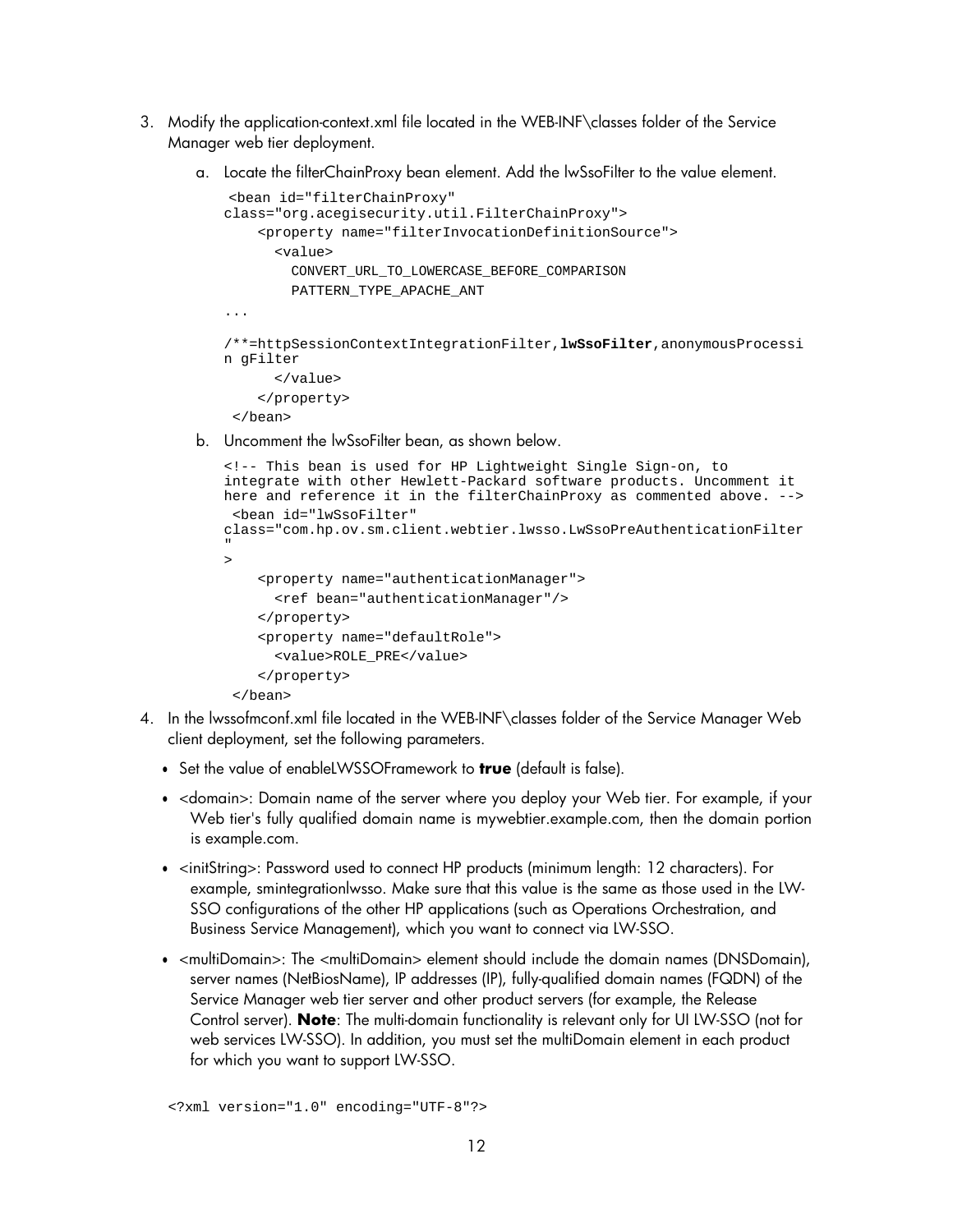```
<lwsso-config
xmlns="http://www.hp.com/astsecurity/idmenablmentfw/lwsso/2.0">
  <enableLWSSO 
enableLWSSOFramework="true" 
enableCookieCreation="true" 
cookieCreationType="LWSSO"/>
  <webui>
    <validation>
      <in-ui-lwsso>
        <lwssoValidation id="ID000001">
         <domain>example.com</domain>
          <crypto cipherType="symmetricBlockCipher" 
            engineName="AES" paddingModeName="CBC" keySize="256" 
            encodingMode="Base64Url"
            initString="This is a shared secret passphrase"/>
        </lwssoValidation>
      </in-ui-lwsso>
      <validationPoint 
        enabled="false" 
        refid="ID000001"
        authenicationPointServer="http://server1.example.com:8080/bsf"/>
    </validation>
    <creation>
      <lwssoCreationRef>
        <lwssoValidationRef refid="ID000001"/>
        <expirationPeriod>50</expirationPeriod>
      </lwssoCreationRef>
    </creation>
    <logoutURLs>
      <url>.*/goodbye.jsp.*</url>
    </logoutURLs>
    <nonsecureURLs>
      <url>.*/sso_timeout.jsp.*</url>
    </nonsecureURLs>
<multiDomain>
  <trustedHosts>
        <DNSDomain>example.com</DNSDomain>
<DNSDomain>example1.com</DNSDomain>
<NetBiosName>myserver</NetBiosName>
<NetBiosName>myserver1</NetBiosName>
<IP>xxx.xxx.xxx.xxx</IP>
<IP>xxx.xxx.xxx.xxx</IP>
<FQDN>myserver.example.com</FQDN>
<FQDN>myserver1.example1.com</FQDN>
```

```
</trustedHosts>
```